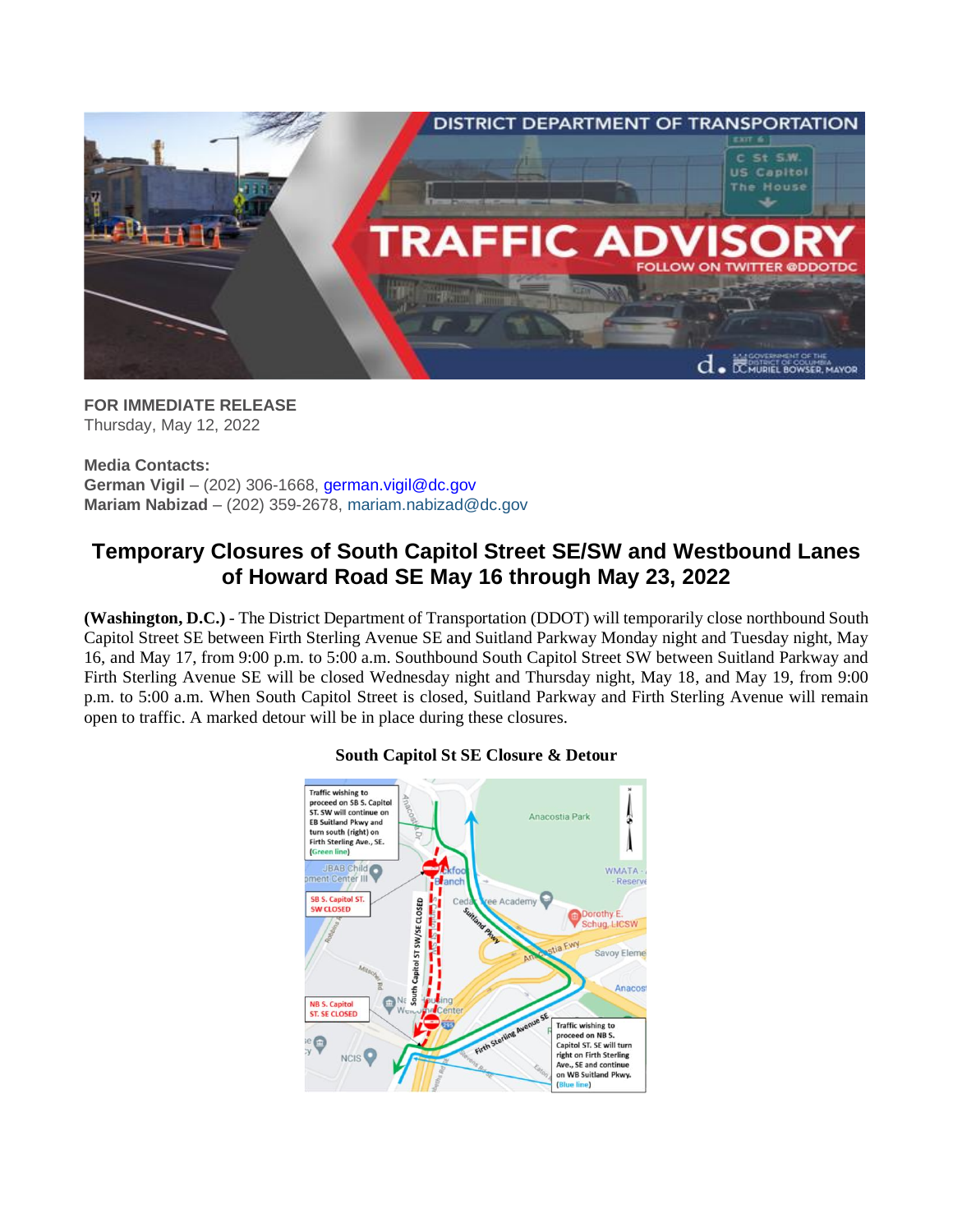Westbound Howard Road SE between Anacostia Metro Station and the WMATA Parking Garage will be closed from 9:00 p.m. Friday night, May 20 through 7:00 p.m. Saturday evening, May 21. Access to/from all WMATA facilities will be maintained continuously. *When westbound Howard Road is closed, South Capitol Street SE, Firth Sterling Avenue SE, and Suitland Parkway will remain open to traffic.* Marked detours will be in place during these closures.



**Westbound Howard Road SE Closure & Detour**

Due to the scheduled DC United matches at Audi Field, and the scheduled Washington Nationals games at Nationals Park this coming week, lane closures will not occur during the following times:

- Wednesday, May  $18 5:30$  p.m. to  $11:30$  p.m.
- Saturday, May  $21 2:00$  p.m. to  $8:00$  p.m.
- Monday, May  $23 5:00$  p.m. to 12:00 a.m.

If any of these events are cancelled, lane closures will occur during the typical times. Additionally, any nighttime full roadway closures that are prohibited on these event days will take place in the event of an event cancellation.

These closures are necessary for construction activities associated with the South Capitol Street Corridor Project, which includes construction of the New Frederick Douglass Memorial Bridge and the reconstruction of the I-295/ Suitland Parkway interchange.

Please observe the posted speed limit and proceed through the construction area with caution. Pedestrians and cyclists are advised to stay alert and follow signage when traveling through this area.

## **For more information about DDOT's ongoing efforts to improve the 295 corridors, visit**  *[www.improving295dc.com](http://www.improving295dc.com/)***.**

###

The District Department of Transportation's mission is to equitably deliver a safe, sustainable, and reliable multimodal transportation network for all residents and visitors of the District of Columbia.